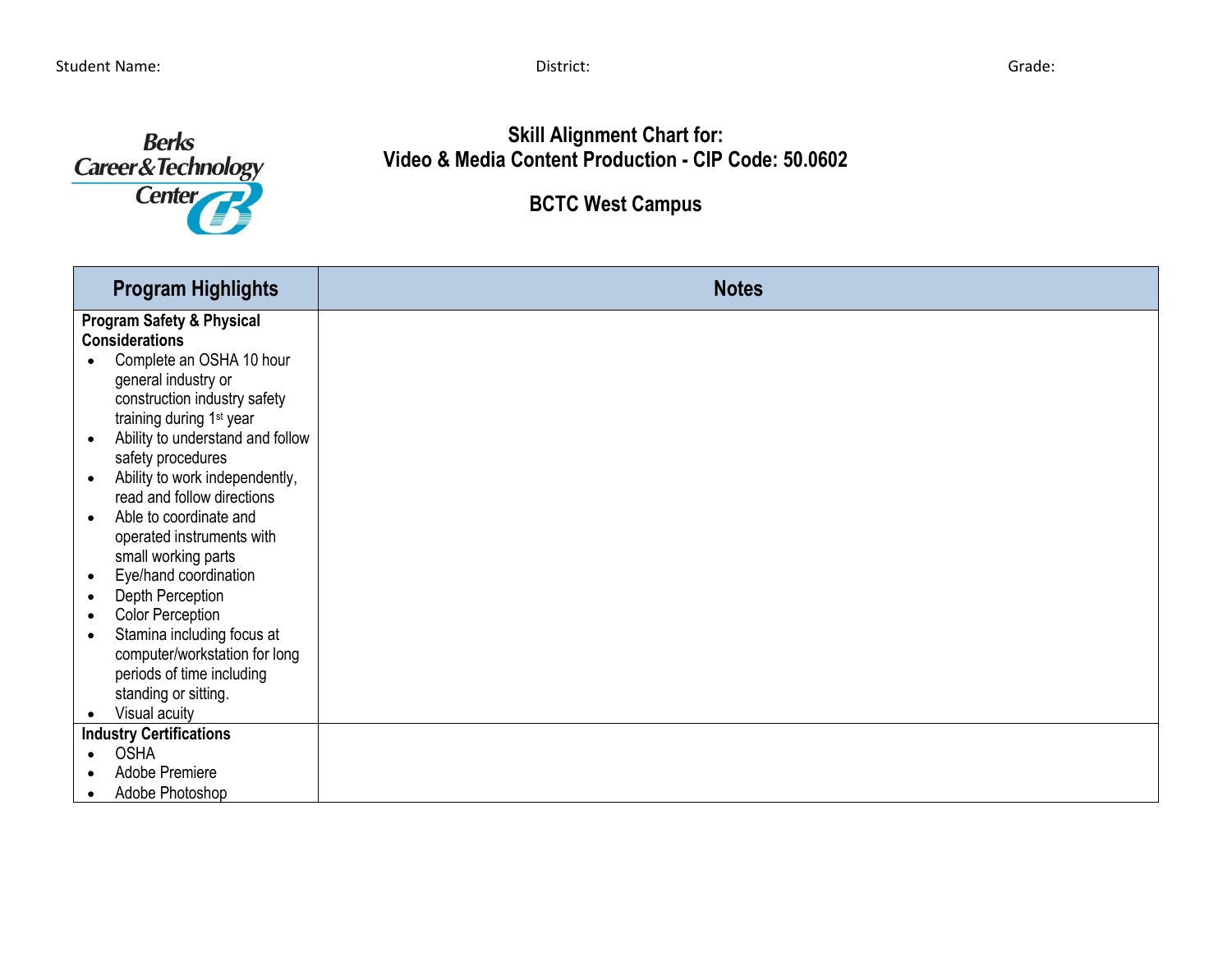| <b>Program Highlights</b>                                                                                                                                                                             | <b>Notes</b> |
|-------------------------------------------------------------------------------------------------------------------------------------------------------------------------------------------------------|--------------|
| <b>Reading &amp; Language Arts Levels</b><br><b>College Level Reading</b><br>$\bullet$<br><b>Technical and Narrative</b><br>Writing                                                                   |              |
| <b>Math Level</b><br>Algebra I<br>$\bullet$<br>Geometry<br>Compute fractions, decimals,<br>$\bullet$<br>ratios, rate, percent, and work<br>with formulas                                              |              |
| <b>Lecture Time</b><br>Approximately 40 minutes daily<br>$\bullet$                                                                                                                                    |              |
| <b>Homework</b><br>A minimum of 3 assignments<br>$\bullet$<br>per week<br>Time in class to complete<br>$\bullet$                                                                                      |              |
| <b>Tasks Per Week</b><br>Approximately 15 tasks per<br>$\bullet$<br>marking period                                                                                                                    |              |
| <b>Tests</b><br>A minimum of two written tests,<br>$\bullet$<br>multiple essays, weekly<br>quizzes per quarter<br>Practical Assessments upon<br>$\bullet$<br>completion of a skill                    |              |
| <b>Study &amp; Other Skills</b><br>Ability to work with a team to<br>$\bullet$<br>complete projects<br>Basic computer skills<br>$\bullet$<br>Fine motor, spatial, and form<br>$\bullet$<br>perception |              |
| Mechanical aptitude and<br>$\bullet$<br>critical thinking skills<br><b>Creative Development Skills</b><br>$\bullet$                                                                                   |              |